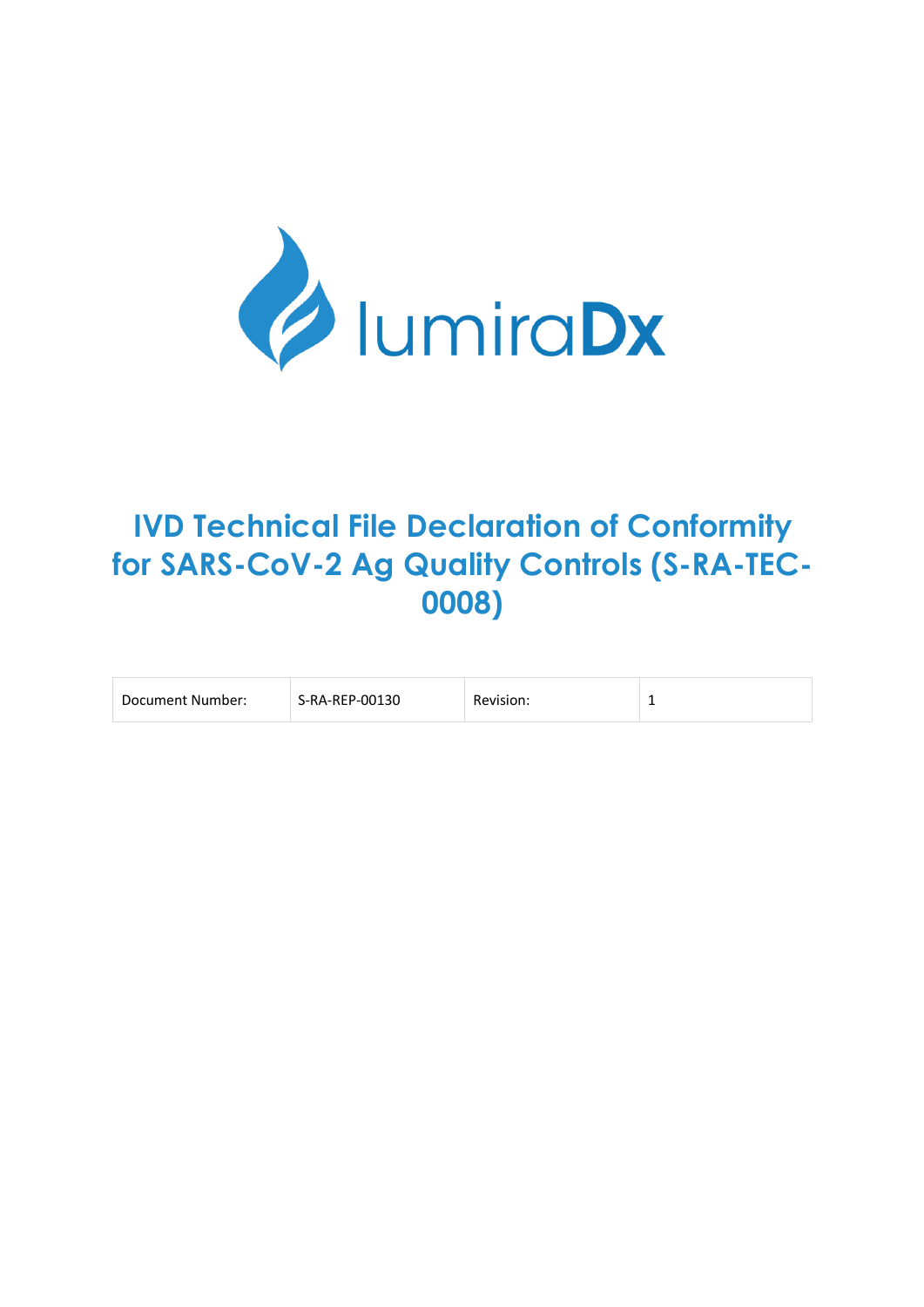

# **Contents**

|--|

2 of 3 **IVD Technical File Declaration of Conformity for SARS-CoV-2 Ag Quality Controls (S-**<br>Document Name: 2.1 Technical File Declaration of Conformity for SARS-CoV-2 Ag Quality Controls (S-RA-TEC-0008) Document Number: S-RA-REP-00130 Revision: 1

This document is controlled and released electronically in Grand Avenue. Hard copies are uncontrolled and should not be relied upon for the most recent version unless formally issued and stamped by QA. Created with S-QMS-FRM-40524 R.1